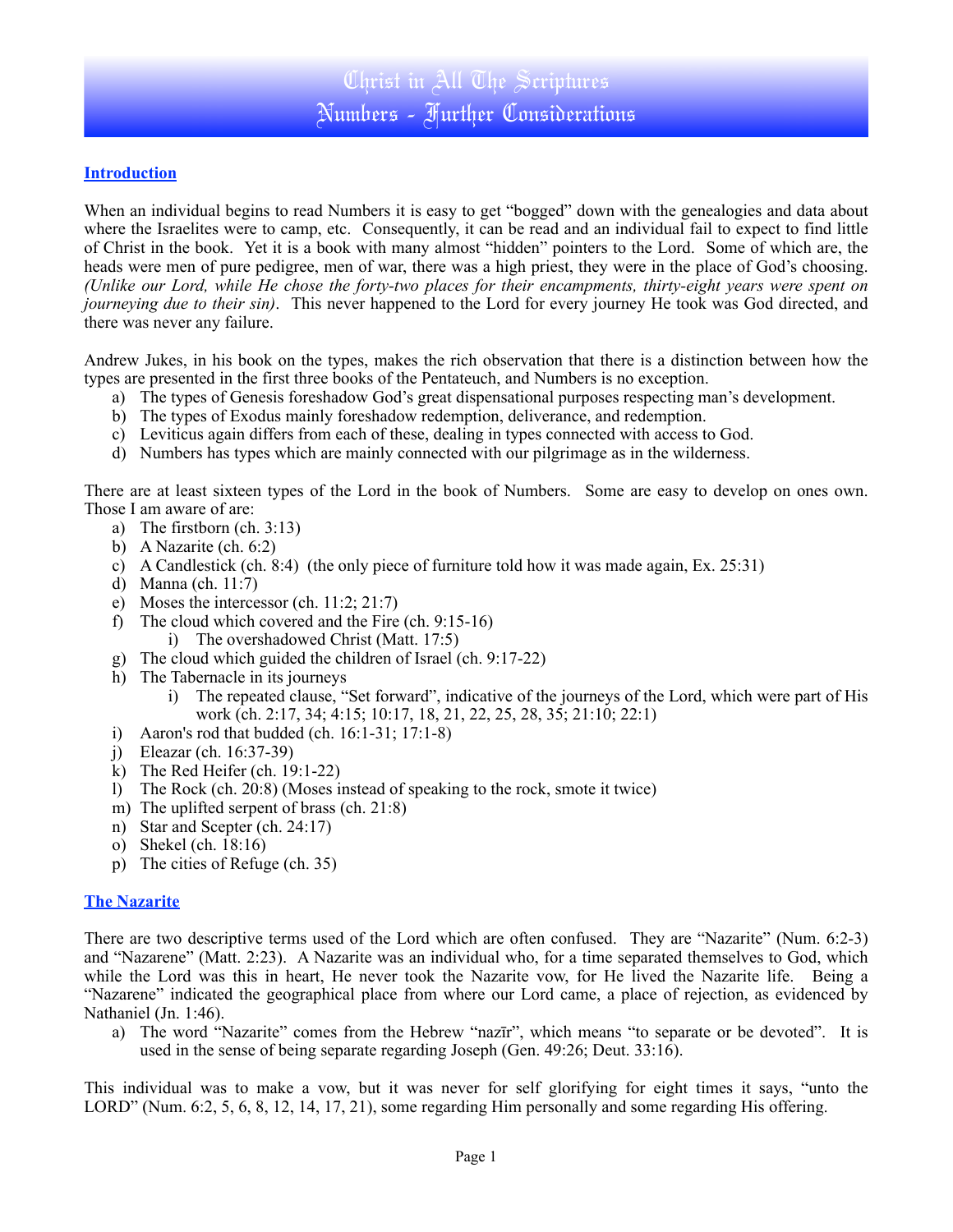# Christ in All The Scriptures Numbers - Further Considerations

Furthermore, taking the Nazarite vow was completely voluntary, the result of personal exercise. No where was an individual put under any compulsion to take this vow, and in this avenue of thought we are reminded of the willingness of the Lord, having the only "driving" forces of love to the Father and the church, and the fulfilling of the will of God in its various ways.

#### **Biblical Persons Who Were Nazarites**

There are a number of men in the scriptures who took a Nazarite vow or were such, for instance, Samson (Jud. 13:7). What a sorry individual he was. When he was born the children of Israel were subject to the Philistines, and when He died they were still subject to them. Samson never delivered the people of God, partly because he loved the Philistines, and having joined in their idol worship was associated spiritually with death. Paul also was a Nazarite (Acts 18:10, 18), and while we never read of John Baptist taking the Nazarite vow, he did abstain from that which was forbidden under it (Lk. 1:15) and Paul (Acts 18:10, 18).

#### **The Contrasts Between Any Mere Human Nazarite and the Lord**

- 1) This individual took this vow on themselves for a period of time. With the Lord, separation to God was a way of life from His birth. He alone could say:
	- a) "Thou art my God from my mother's belly" (Psa. 22:10)
	- b) "Lo, I come to do Thy will" (Heb. 10:9)
	- c) " I do always those things that please Him" (Jn. 8:29)
	- d) "My meat is to do the will of Him that sent me, and to finish His work" (Jn. 4:34)
- 2) The Nazarite who deliberately or was contaminated though circumstances beyond their control (i.e. a sudden death), had to offer a sin and burnt sacrifice. Added to this was the fact that the days they had spent in separation were not counted, and they had to begin the vow again. Due to the perfections of the Lord, He never had to begin again.
- 3) The Lord never had to offer a sacrifice for sin after having touched a dead body, something He did when He took Jairus' daughter "by the hand" (Mk. 1:31). No defilement or disease was ever transmitted to him and there was no contamination in Him to defile others.

# **The Decisions To Be Made**

Before making a Nazarite vow there were decisions to make, decisions which fall into two categories. There were those made before the action is taken, and those taken when the decision is reached.

- a) Those made before the action is taken:
	- i) What will I be separating myself from?
	- ii) Will it be worth the self denial and restraints?
	- iii) How shall I show I am sincere?
	- iv) How long shall I make the vow for? (It could not be for just a couple of days for the hair had to grow)
- b) Those to be taken when the decision is reached:
	- i) When shall it begin?
		- 1. That was a decision the individual had to make but with the Lord there was a time when "the fulness of the time was come" (Gal. 4:4) and "she (Mary) brought forth her firstborn son" (Lk. 2:7). The Lord came into this world, and in this context, to demonstrate to the world a man who loved the Father and sought only His glory (Jn. 14:31; 17:4).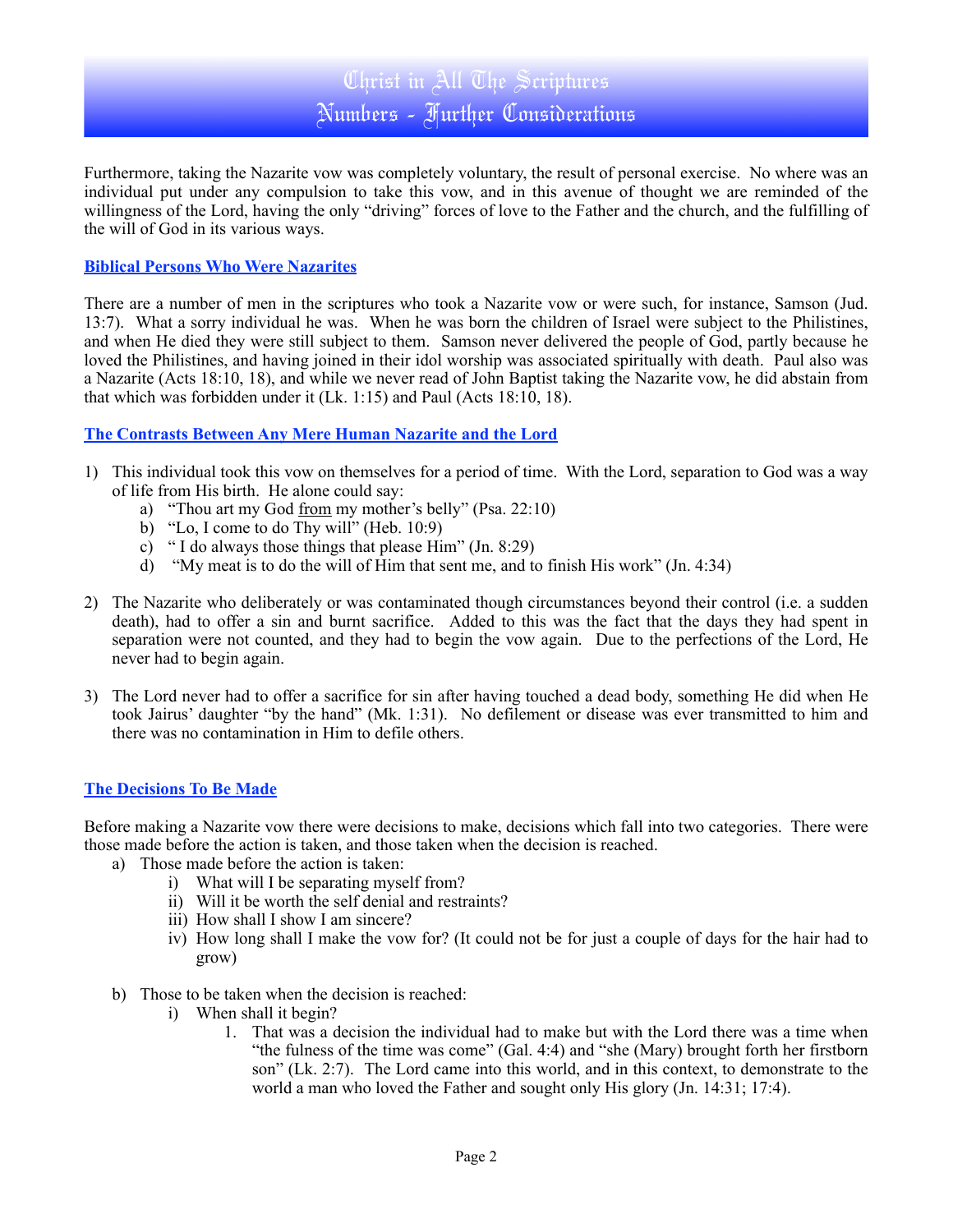- ii) Why am I doing this?
	- 1. This was a very important question and required great honesty. Ideally it was to be done "unto the Lord", that is as an act of worship and devotion to Him. Unlike the "devotion" of the Pharisees who liked to be seen praying in the corner of the streets (Matt. 6:5); in the uppermost seats and public acknowledgments (Lk. 11:43). Their devotedness was not unto God but for self glorification. The Nazarite vow must never be taken for such a reason. Christ did not cause His voice to be lifted up in the street (Matt. 12:19), that is, in the sense of politicking for self glorification, to start a movement, etc., but rather it was God who highly exalted Him (Phil. 2:9; Heb. 1:5-8; 5:10).
- iii) How will I show I have taken such a vow?
	- 1. It will be shown by the individual separating themselves from luxurious indulgences that feed the appetite, worldly conformity by letting the hair grow, and by non contamination via death.

# **The Lord The True Nazarite**

Of the many truths of similarity and contrast between the shadow and the Lord, the three foremost ones are, the individual was not to have any wine nor partaking of anything related to the vine, no cutting the hair, and no contact with the dead.

- a) There was to be zero partaking of any wine, strong drink, vinegar, grapes or dried grapes, namely raisins. The truth being, he was not to take into his body anything which dulled the senses, could have made the individual careless in what he was doing, or give any euphoria from that which is natural. The disciples felt a euphoria when they returned to the Lord and said, "Even the devils are subject to us" (Lk. 10:17).
- b) The Holy Spirit in the New Testament instructs believers that for a man to have long hair it is a shame, but to a woman, it is her glory (1 Cor. 11:14). The Nazarite bore in his body the evidence of shame. The Hebrew writer informs us concerning the Lord, "despising the shame" (Heb. 12:2). Alford's Greek Testament points out that this is not to be restricted to His being crucified, but the shame He bore throughout life, coming from Galilee (Jn. 7:52) and Nazareth (Jn. 1:46); mockery as King (Matt. 27:29) and the truth of who He was (Lk. 23:35); mockery by the soldiers (Lk. 23:11) (*interestingly, the expression "Set Him at" is only found twice in the scriptures, once regarding the soldiers setting Him at nought, and the other of God when He set Him at His own right hand (Eph. 1:20)*; and being the child of an unwed mother (Jn. 8:41).
- c) Not being associated with death indicates the one hundred percent advancement of life, not allowing anything of death to hinder, defile, nor interfere with the fulfilling of the vow, and is in fellowship with the Father. The death of a friend did not cause him to move in what would have been a "natural way" for He stayed two more days where He was (Jn. 11:6). Natural affection and human sympathy did not override devotion to God, neither did earthly relationships for, when Mary intimated to Him that they needed wine, the relationship of motherhood and to save any embarrassment to the bridegroom did not cause Him to act immediately on her intimation (Jn. 2:4).
	- i) When the Lord was going to raise the dead, He spoke to the widow of Nain's son and simply touched the bier/coffin (Lk. 7:14); when it was Lazarus who was dead He called, "Lazarus, come forth" (Jn. 11:43); but when it was the little girl, "He took her by the hand" (Lk. 8:54). The hand of life took the hand of death and before He ever rose from the dead, He raised her, yet no contamination passed to Him and there was never the need of a sacrifice for cleansing.

Because the Lord was wholly devoted to God, He lived a life of separation but not isolation. There are several references to the Lord "sitting down" and notice must be taken with whom he sat down. He sat down with the disciples (Matt. 26:20); in the synagogue (Lk. 4:20); and in the home of Levi (Lk. 5:29). The point is, while